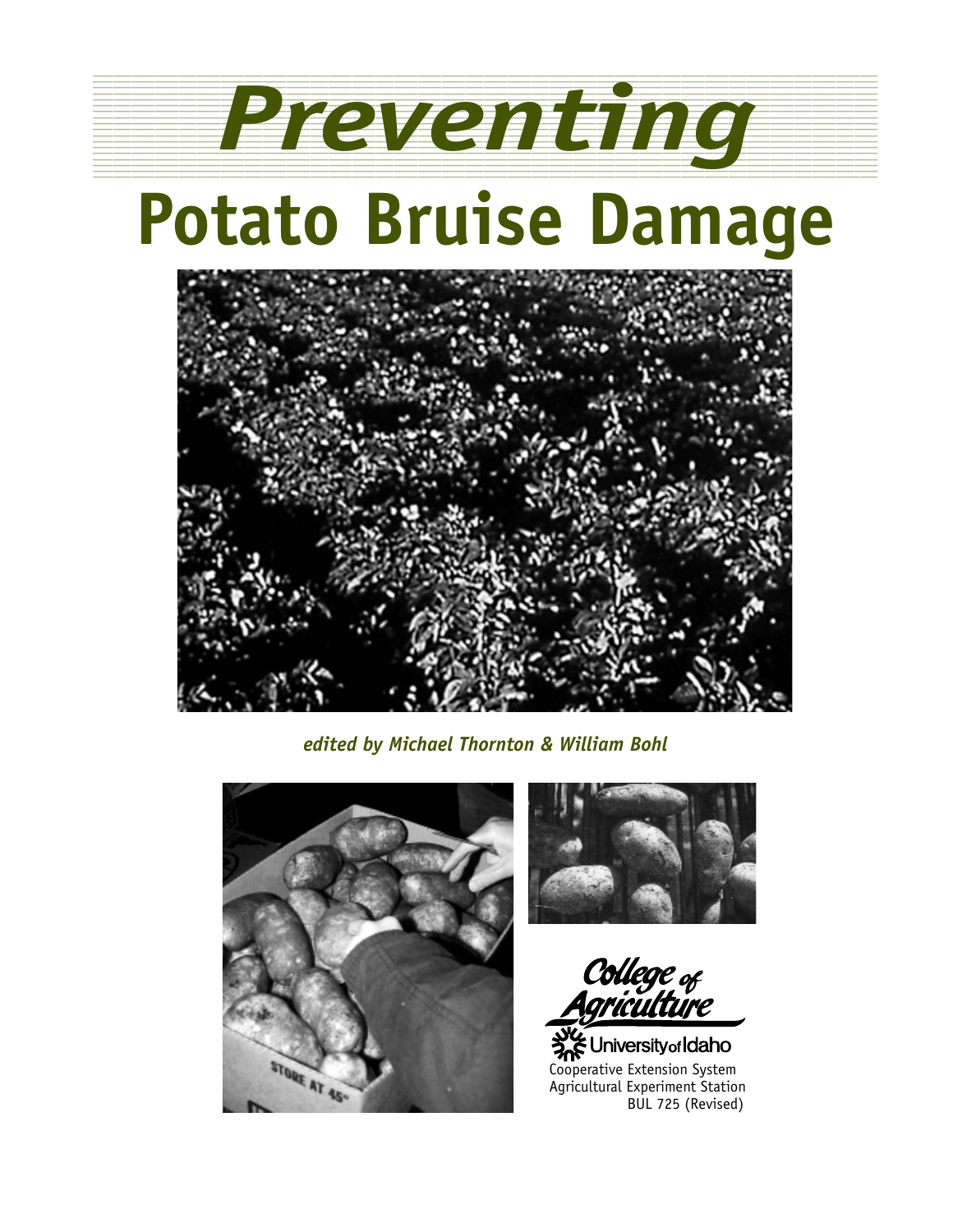#### **Checklist for Reducing Bruise Changes of Checklist Checklist** 1 123 - 123 - 123 - 123 - 123 - 123 - 123 - 123 - 123 - 123 - 123 - 123 - 123 - 123 - 123 - 123 - 123 - 123 -

#### *Before Planting*

- Select fields that are best suited for growing potatoes and are free from excessive rocks.
- Avoid tillage practices that create clods that will not break down during the growing season.

#### *During the Growing Season*

• Use a balanced fertility program to keep vines green until shortly before vine-kill.

#### *Pre-harvest Preparation*

- Train all harvest personnel about bruise prevention. Training videos are available at university extension offices.
- Install padded chains on harvesting and handling equipment, and replace when worn.
- Adjust harvester chain conveyor speed in relation to ground speed to maintain a

full, uniform flow of potatoes on each conveyor. Contact an extension office for information on making these adjustments.

- Install padding on the harvester at points where potatoes may be bruised.
- Adjust digger blade height on harvesters and windrowers so potatoes do not bump into the front of the primary chain.

#### *Vine-Kill*

- Kill the vines fourteen to twenty-one days before harvest to allow the skins to properly mature. For blackspot bruise prevention, kill vines before 40 percent of the vines have died.
- Apply a pre-harvest irrigation at least one week before digging to soften clods and rehydrate tubers.

#### *Harvesting*

- Harvest potatoes only when tuber pulp temperatures are  $45^{\circ}$ F to  $65^{\circ}$ F.
- Keep drops to a minimum.
- Avoid using chain shakers to separate soil and clods on harvesting equipment.
- Keep harvester boom close to the pile on the truck.
- Do not walk on potatoes while putting on the tarp.

#### *At the Storage*

- Pile potatoes in a stair-step manner to prevent roll down on the pile face.
- Keep drops to a minimum.
- Maintain high humidity in storage unless drying is required to control rot problems such as late blight or water rot.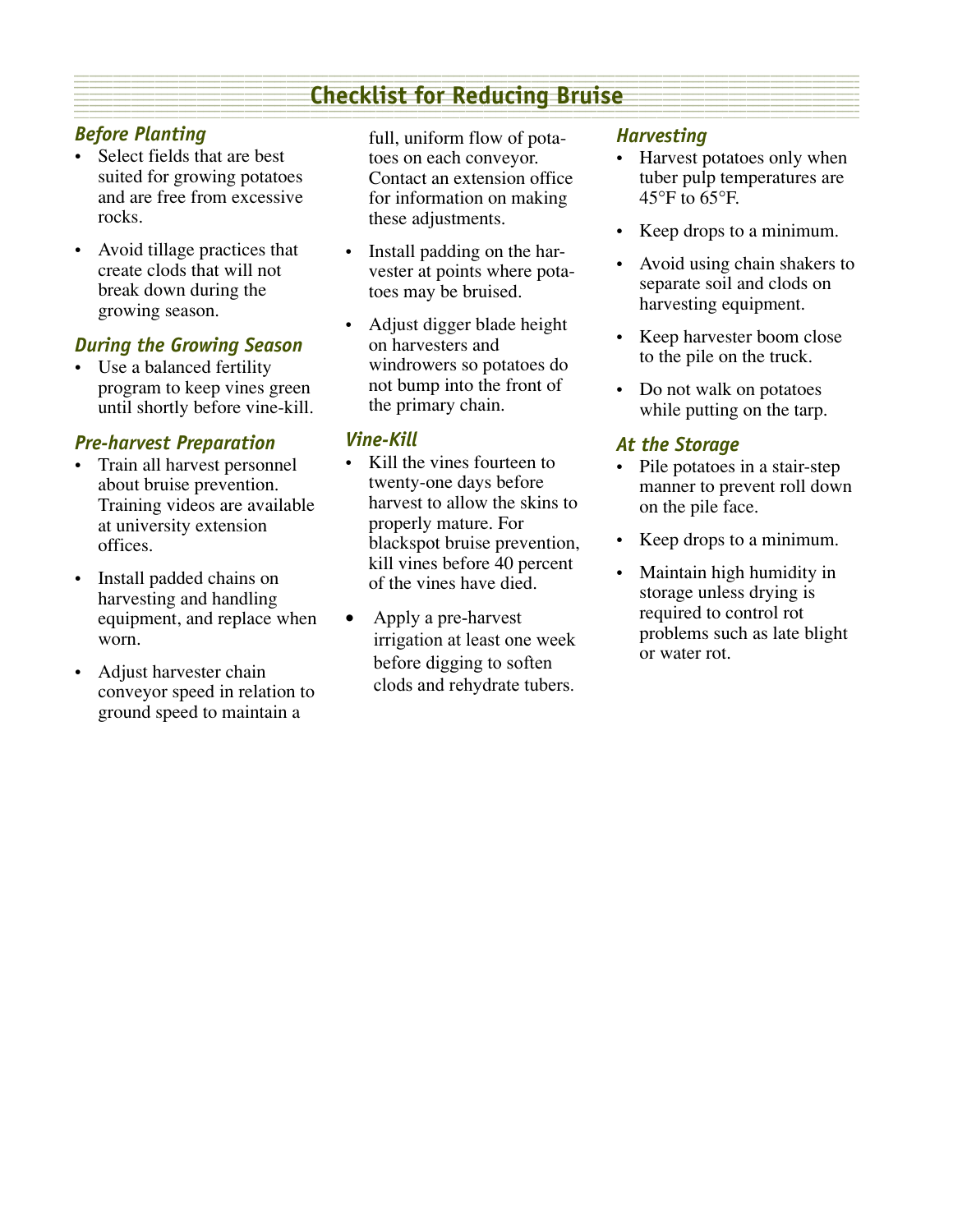| Bruise Prevention in Potato Piling Operations 8 |
|-------------------------------------------------|
|                                                 |
|                                                 |
|                                                 |
|                                                 |
|                                                 |
|                                                 |
|                                                 |
|                                                 |
|                                                 |
|                                                 |
|                                                 |
|                                                 |
|                                                 |
|                                                 |
|                                                 |
| <b>Educate</b>                                  |
|                                                 |

# **Contents**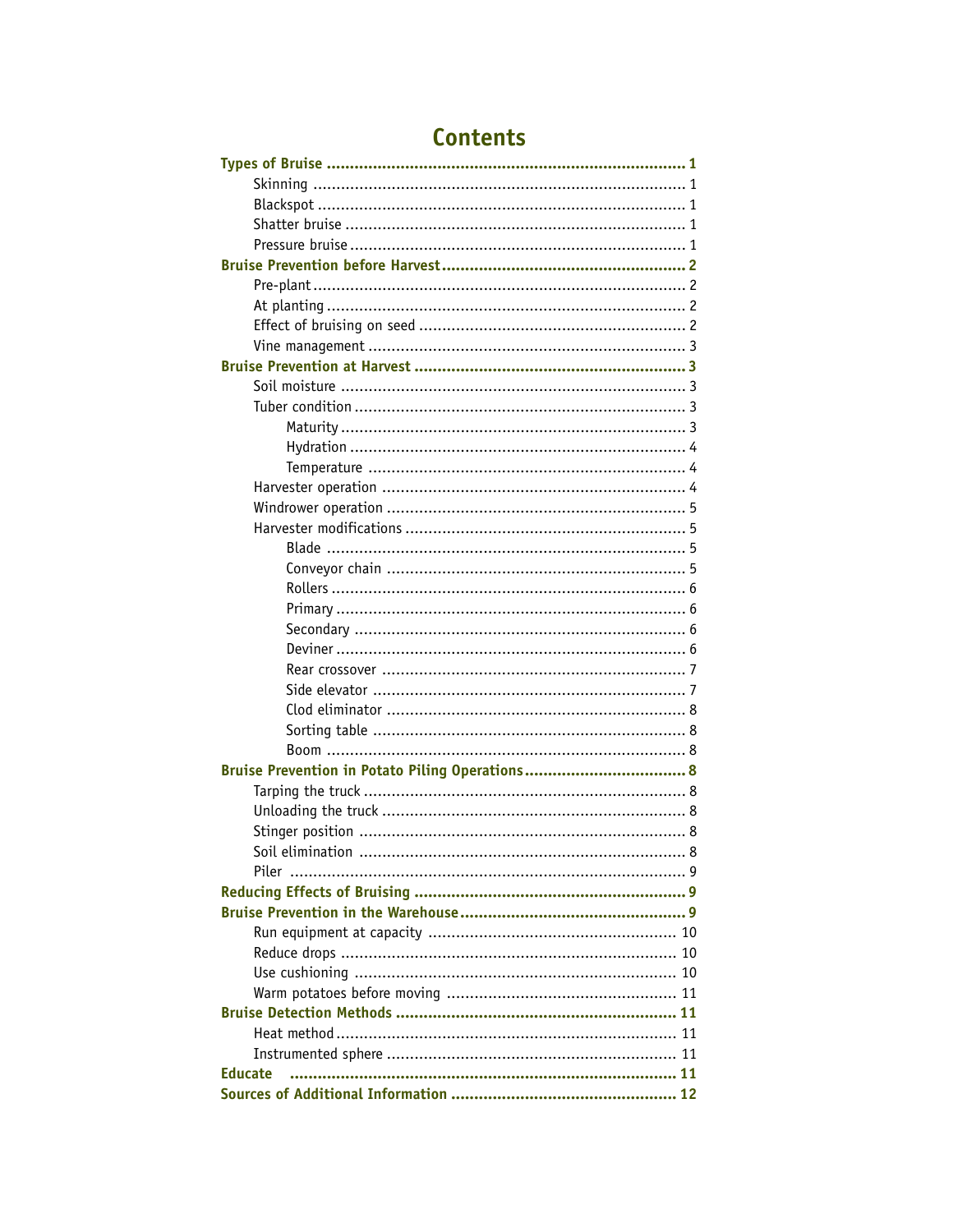#### **Example 2018 Acknowledgments** Acknowledgments and the contract of the contract of the contract of the contract of the contract of the contract of the contract of the contract of the contract of the contract of the contrac 1 1234

Information assembled by members of the National Potato Anti-Bruise Committee of the Potato Association of America

#### *Editors*

Michael Thornton Manager of Grower Services NatureMark Potatoes Boise, Idaho

William Bohl Extension Educator-Potatoes University of Idaho Blackfoot, Idaho

#### *Contributing Authors*

Gary Franc Extension Plant Pathologist University of Wyoming Laramie, Wyoming

Leigh Morrow Agronomist McCain Foods Faston, Maine

Robert Thornton Extension Vegetable Crop Specialist Washington State University Pullman, Washington

Roger Brook Extension Agricultural Engineer Michigan State University East Lansing, Michigan

Glenn Vogt Agricultural Services Manager J. R. Simplot Co. Caldwell, Idaho

This University of Idaho Extension bulletin was originally developed with support from the National Potato Council and the National Potato Anti-Bruise Committee through the United States Department of Agriculture (USDA) Cooperative Potato Research Program (USDA agreement no. 58-5114-8-1008).

Any opinions, findings, conclusions, or recommendations expressed herein are those of the authors and do not necessarily reflect the views of the USDA.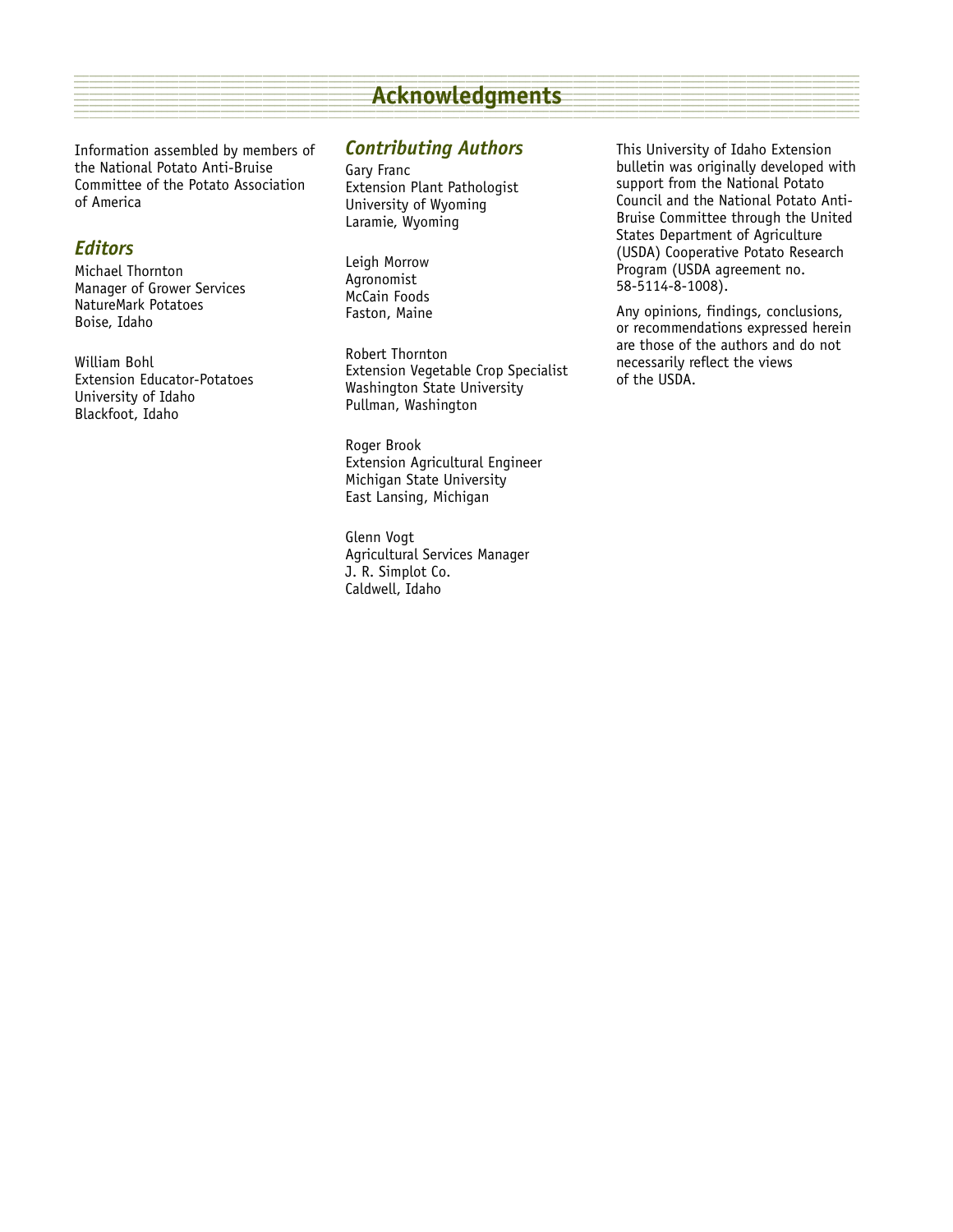#### **Preventing Potato Bruise Damage** 1 1234

## **edited by Michael Thornton & William Bohl**

Potato bruising is a serious problem in the potato industry. The effects of bruising are felt by every handler and consumer of potatoes and are a major economic drain on the industry. Potato bruising is estimated to cost the U.S. potato industry at least \$298 million annually. Most of the cost of bruising is eventually passed back to the grower in the form of lower prices, reduced demand, and increased storage losses.

Bruising costs the potato industry because it:

- increases storage losses due to shrinkage and disease
- increases labor costs for trimming and inspecting
- increases the cost of the raw product through greater trim losses
- lowers the quality of the final product
- increases the incidence of disease and decreases shelf life
- reduces the appeal of fresh potatoes to wholesale and retail customers

With bruise-free incentive clauses in processor contracts and an increasing emphasis on limiting external grade defects

in all markets, growers need to develop season-long management plans to prevent bruising. They should be especially aware of four factors that have a major influence on the amount and severity of bruise: (1) soil conditions, (2) tuber condition, (3) equipment maintenance, adjustment, operation and modifications and (4) magnitude of tuber impact.

## **Types of Bruise**

There are four major types of potato bruise damage: skinning, blackspot bruise, shatter bruise, and pressure bruise (Fig. 1). The first three result from the potato hitting objects, such as equipment, clods, rocks or other tubers during harvesting and handling operations.

**Skinning** or "feathering" often results from handling immature potato tubers, resulting in the skin being scuffed and rubbed off. Tubers with skinned areas that have turned dark as a result of exposure to wind, sunshine, or dry air ("scald") may be unacceptable for the fresh market.

**Blackspot** bruise occurs when the impact of a potato tuber against an object damages cells in the tissue just beneath the skin without actually breaking

the skin. Within 24 to 48 hours the damaged tissue turns dark gray to black in color, but can be seen only after peeling the potato.

**Shatter bruise** results when impacts cause cracks or splits in the potato tuber skin. The cracks may extend into the underlying tissue. Diseases such as Fusarium dry rot, early blight, and bacterial soft rot easily invade tubers that have shatter bruise.

P**ressure bruise** develops in storage, causing a flattened or depressed area on a potato tuber. It usually results from tuber dehydration (water loss) caused by low soil moisture before harvest and/or by inadequate humidification of ventilation air in storage. Potatoes with pressure bruises may not be acceptable for the fresh market.

Recently, another type of bruise called "white knot" has been reported in chipping potatoes. The damage appears similar to blackspot, except the dark coloration is lacking. Whiteknot bruise tends to form a hard spot when the potatoes are processed. The exact cause of white-knot bruise has not been determined.

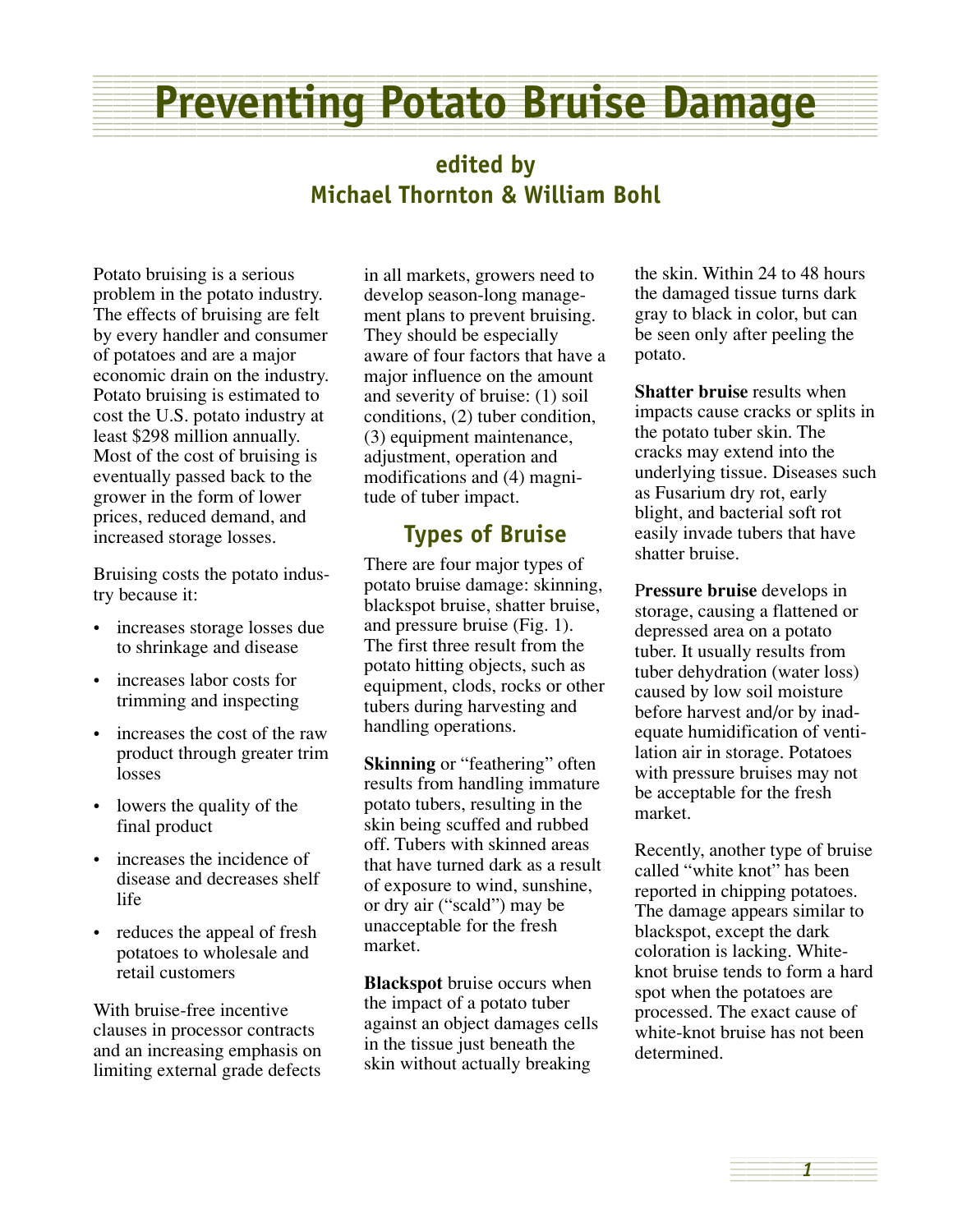

Figure 1. Types of bruise that occur on potatoes. Figure 2. Effect of tuber hydration level on potential



Utilize crop rotations that increase soil organic matter levels to reduce soil crust formation, improve waterholding capacity and keep soil tilth the best for bruise reduction. Organic matter will also help improve soil texture, reduce clod formation, and prevent water puddling.

Spring plowing, disking, or cultivating of wet soil results in the formation of clods, particularly in heavy texture soils. These clods persist through harvest and increase the levels of blackspot, shatter bruise, and skinning. If possible, deep rip or chisel plow the previous fall to break up hard pans. Soil freezing and thawing will help soften clods brought to the surface during deep tillage.

Remove stones from the field before planting to help keep rocks from being buried in the potato row at planting. Stone removal after planting helps,

but getting the job done before is more effective.

#### *At Planting*

Timely planting will allow the crop to reach desired maturity before harvest, thus reducing susceptibility to bruising. Avoid excessive nitrogen fertilization, which delays vine maturity and can increase tuber susceptibility to bruising at harvest. Provide adequate fertilization, particularly of potassium and calcium. Deficiency of these nutrients can affect the ability of the tuber to heal wounds and fight disease, and may increase susceptibility to blackspot bruise.

Manage cutting and planting operations to achieve a uniform plant stand. Erratic stands mean more variable tuber size and maturity, resulting in greater bruise susceptibility. Uniform stands result in more uniform tuber flow in the harvester, which results in less bruising.

Set and operate marking out and planter operations to achieve the proper spacing between rows,

especially between guess rows. Use a modified tillage bar behind the planter to break up planter wheel tracks and reduce early-season clods.

#### *Effect of bruising on seed*

Seed tuber and seed piece handling practices can affect performance in several ways. Rough handling increases the potential for decay and physiological aging. Physiological aging results in increased stem numbers, and lower yields. However, the actual impact of bruise damage on seed productivity depends on many factors, including seed quality, variety, and environmental conditions. Therefore, it is difficult to predict how bruising will affect seed performance.

Because of cold handling temperatures and the number of operations associated with seed transport, careful handling by both seed and commercial growers is essential for reducing the level of seed damage. Surveys conducted in Idaho during 1993 and 1994 found





**2** 1234<del>57890123456789012345789012345678901234578</del>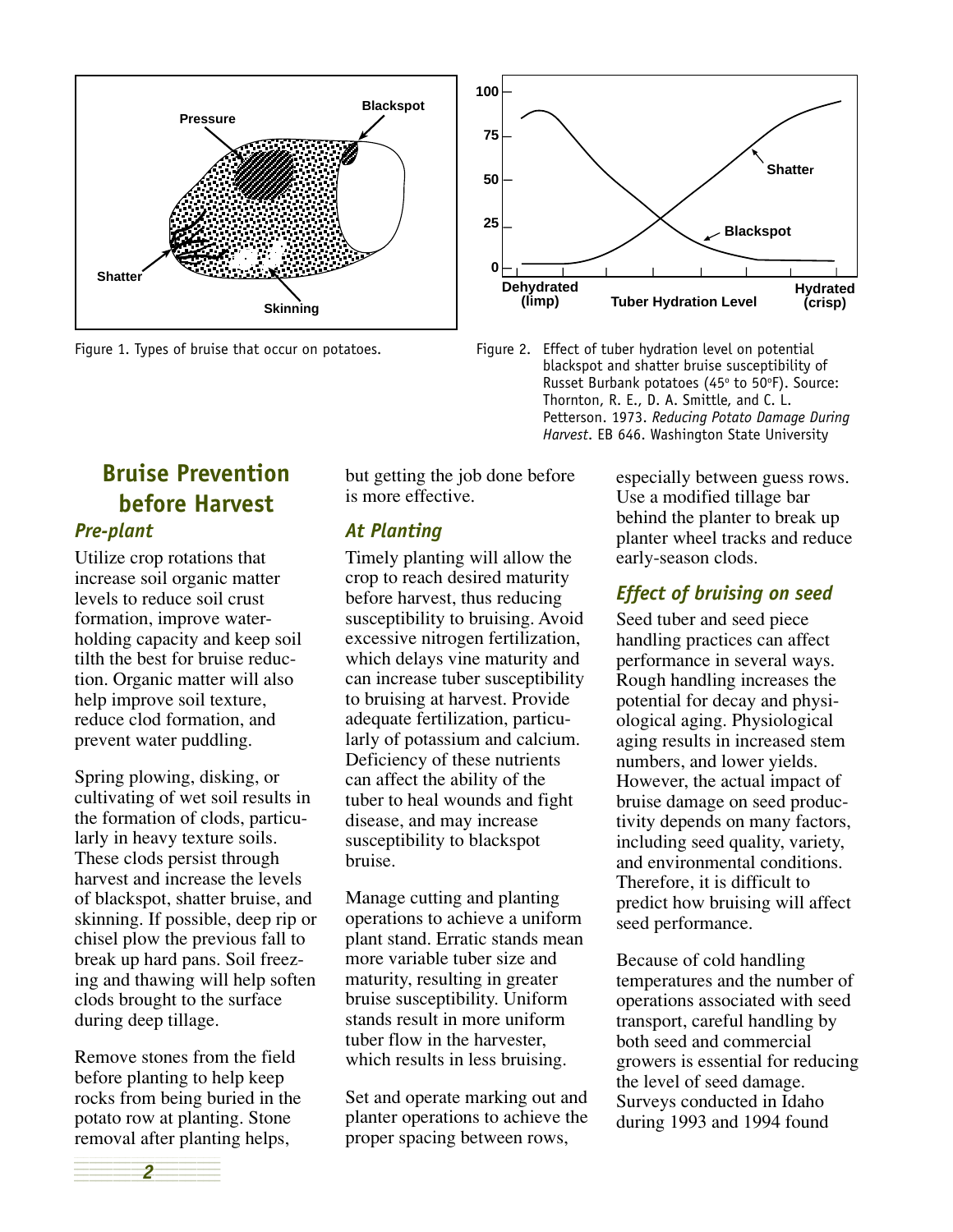

Figure 3. Effect of tuber temperature and hydration level on shatter bruise and black spot bruise susceptibility of Russet Burbank potatoes. Source: Thornton, R. E., D. A. Smittle, and C. L. Petterson. 1973. *Reducing Potato Damage During Harvest*. EB 646. Washington State University

that approximately 50 percent of the bruise damage on seed tubers occurred during harvest; 30 percent occurred during sorting, transport, and receipt by the commercial grower; and the other 20 percent occurred during the cutting operation.

#### *Vine management*

The goal of vine management is to condition tubers in preparation for harvest. To minimize bruising, allow adequate time for tuber skins to toughen. Rate of skin development is not always related to rate of vine desiccation. Skin development will progress slowly under cool or damp soil conditions, even after rapid vine desiccation.

In fields where vine rolling is practiced, tuber damage may occur from contact with stones in the hill. The benefits of vine rolling must be considered on a field-by-field basis. Do not roll vines if there are many sharp stones in the field. Vine beaters must be carefully adjusted to avoid damaging tubers in hills.

## **Bruise Prevention at Harvest**

An integrated approach is required to maximize the percentage of bruise-free potatoes. This involves harvesting under as nearly ideal temperature and soil moisture conditions as possible, along with matching the volume of material flowing through the harvester to its capacity. Speed of conveyors on the harvester may need adjusting to keep a full volume of material flowing through the harvester.

#### *Soil moisture*

If soil is dry, irrigate lightly before harvest to soften clods so they break apart rather than scrape against tubers in the harvester. Dry, sandy soil will separate too rapidly from tubers on the primary conveyor, reducing the total load (soil and tubers) on the conveyor. Underloading the harvester conveyors increases tuber damage. A light irrigation to moisten the soil can partially overcome problems with excess

soil separation. If irrigation is not an option or is not used, increase the forward speed of the harvester to increase the load of tubers and soil on the primary and secondary conveyors.

Conversely, when soil is too wet at harvest, the total load of soil on the conveyors increases. Excessive soil can be eliminated by using shakers to increase bed agitation, but this increases tuber damage. A better option is to decrease the forward speed of the harvester to reduce the soil load on the primary and secondary conveyors. Soil should be carried to the end of the secondary chains.

#### *Tuber condition*

Three tuber physical conditions affect the susceptibility to bruising at harvest: (1) maturity, (2) hydration (tuber water content) and (3) temperature.

**Maturity**–Immature tubers are very susceptible to skinning and shatter bruise when harvested. Mature tubers can be achieved

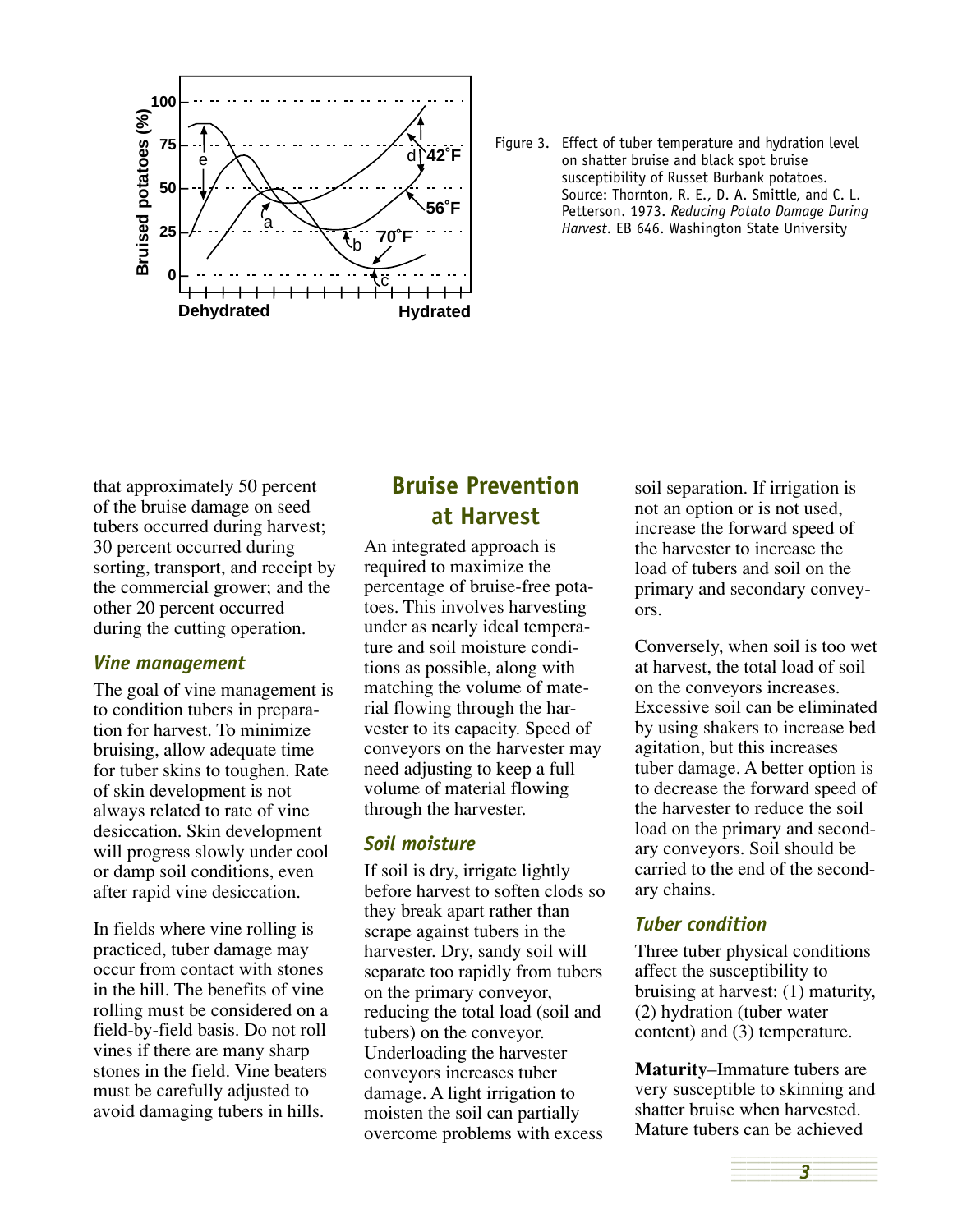

Figure 4. Effect of time of day on potential bruise damage in fall-harvested Russet Burbank potatoes. Source: Thornton, R. E., D. A. Smittle, and C. L. Petterson. 1973. *Reducing Potato Damage During Harvest*. EB 646. Washington State University



Figure 5. A digger blade angled into the front of the primary conveyor (left) jams tubers into the chain. A blade tangent to the primary (right) causes less bruising.

by delaying harvest up to three weeks after vine kill. The actual time required for tuber maturation and skin set is influenced by environment, cultivar, plant vigor, fertility, and the presence and severity of foliar diseases.

**Hydration**–Soil moisture at vine kill and harvest affects tuber hydration level. Limp (dehydrated) tubers are more susceptible to blackspot. Crisp (hydrated) tubers are usually more susceptible to shatter bruise (Fig. 2). Potatoes harvested at low temperatures bruise less when the tuber hydration level is between limp (dehydrated) and crisp (hydrated) (Fig. 3, point a). When tuber temperature changes, the tuber hydration level resulting in the lowest bruise changes dramatically (Fig. 3, compare points a, b, and c). Rapid changes in tuber hydration can occur when there is an absence of rainfall, or irrigation is discontinued while plants are growing prior to harvest.

become dehydrated and very Following vine kill, tubers can

12345678901234567890123456 1 6 *4* 1234<del>5789012345678901234567890123456789012345</del> susceptible to blackspot bruise when soil moisture content falls below 50 percent. Applying a conditioning irrigation prior to harvest can rehydrate tubers. Research in Idaho has shown that on a silt loam soil, irrigation should be applied at least one week before harvest to completely rehydrate tubers and minimize blackspot susceptibility. In regions where rainfall saturates the soil during harvest, tubers can hydrate and become very susceptible to shatter bruise. If necessary, delay harvest until the soil dries sufficiently.

**Temperature**–Generally, as tuber temperature increases, less bruise occurs. This is most dramatic in highly hydrated or dehydrated tubers (Fig. 3, points d and e). Temperatures between 50°F and 60°F are considered to be best for harvesting and handling tubers. Temperatures above 65°F are considered undesirable because of the increased risk of tuber decay in storage.

Tuber temperature and susceptibility to bruising are influenced by the time of day tubers are harvested. In the fall, low early morning soil temperatures result in the highest amount of bruise. In mid-afternoon, higher soil and potato tuber temperatures reduce tuber damage (Fig. 4).

Soil temperatures in individual fields may vary from regional soil temperatures due to soil water and organic matter content, soil texture, slope, aspect, and localized environmental factors. Soil or tuber temperatures in a specific field are important considerations in deciding the best time to harvest potatoes.

#### *Harvester operation*

Harvester evaluations have shown that the most important factor influencing bruising is the ratio of ground speed to conveyor speed (Table 1). These studies have shown that bruising is minimized when conveyors are kept full of potatoes or full of potatoes and other material. Often the harvester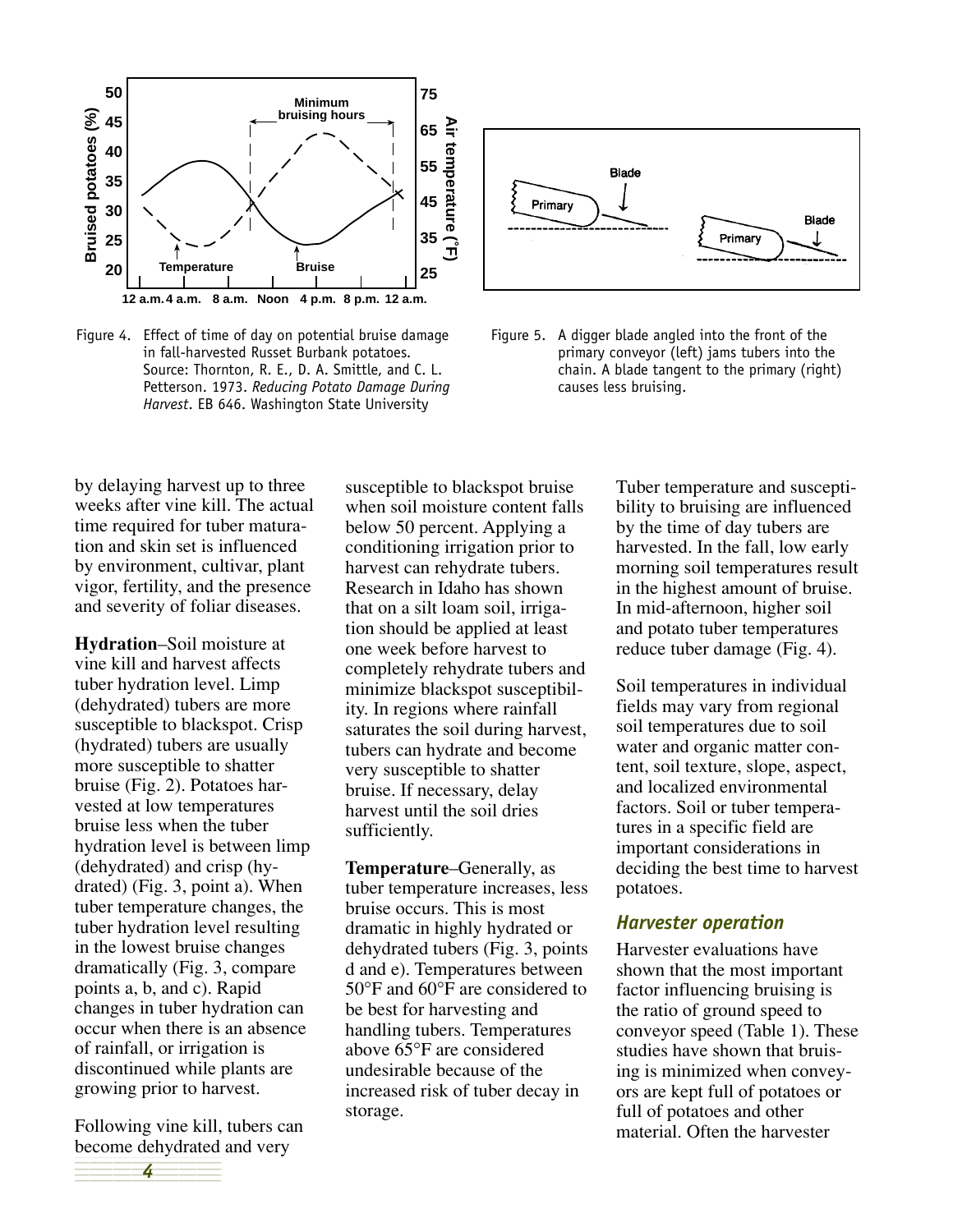| Washington State University.  |              |              |              |              |              |              |  |
|-------------------------------|--------------|--------------|--------------|--------------|--------------|--------------|--|
| Yield (cwt/acre) <sup>y</sup> |              |              |              |              |              |              |  |
| Conveyor                      | 200          | 300          | 400          | 500          | 600          | 700          |  |
| Primary, sandy soil           | 1.0 to $1.2$ | 1.0 to $1.2$ | 1.0 to $1.2$ | 1.0 to $1.2$ | 1.0 to $1.2$ | 1.0 to $1.2$ |  |
| Primary, heavy soil           | 1.2 to 1.5   | 1.2 to $1.5$ | 1.2 to $1.5$ | 1.2 to $1.5$ | 1.2 to $1.5$ | 1.2 to 1.5   |  |
| Secondary <sup>x</sup>        | .65          | .65          | .65          | .65          | .65          | .65          |  |
| Rear crossover and            |              |              |              |              |              |              |  |
| Side elevator <sup>x</sup>    | .30          | .40          | .50          | .50          | .60          | .70          |  |
| <b>Boom</b>                   | .20          | .30          | .40          | .50          | .55          | .60          |  |

**Table 1. Conveyor speed to ground speed ratios for harvesters and windrowers.** Modified from G. M. Hyde, R. E. Thornton, J. A. Francis, and R. E. Hermanson. 1990. Potato Harvester Chain Speed Adjustment. EB1558.

x Speed should be no slower than 100 feet per minute to avoid back-feeding.

y Yield of tubers entering the harvester. When windrowing, add the additional yield to the volume entering the harvester (Ex. A two-row harvester combined with a two-row windrower in a field yielding 300 cwt/acre is picking up the equivalent of 600 cwt/acre).

ground speed is too slow for the conveyor speeds. Increasing ground speed by shifting the tractor transmission to a higher gear can speed up harvest, increase and smooth out the flow of tubers through the harvester, and reduce tuber damage. Individual conveyors are often at the wrong speed relative to the speed of the preceding or following conveyor. Adjust the ratio of the individual conveyors to each other and to the forward speed by changing the conveyor sprockets.

Harvester operators should be taught to reduce bruising by managing the harvester properly. Careless operation of a harvester, such as leaving the boom too high above the pile of potatoes in the truck, can cause significant tuber damage. Monetary incentive programs based on tuber damage level have been successfully used to motivate operators to reduce bruising.

#### *Windrower operation*

Advantages of windrowing potatoes include more efficient use of harvester capacity and an increase in harvesting efficiency (acres per hour) at a lower cost when compared to operation of

an additional harvester. The use of windrowers to increase the flow of material into the harvester can also reduce bruise damage by increasing the volume of tubers on the primary and subsequent conveyors. However, this benefit is sometimes not realized because windrowers are often operated in a manner that increases bruising. Using the same chain speed to ground speed ratios developed for harvesters (Table 1) can reduce bruise damage caused by windrowers.

#### *Harvester modifications*

Harvester equipment modifications can further reduce potato bruise.

**Blade**–Position the blade and primary bed nose cone rollers so that potatoes flow onto the upper surface of the conveyor rather than bumping into the front (Fig. 5). Hinged metal plates or fingers attached to the back of the harvester blade to bridge the gap between the blade and the primary conveyor have been used to accomplish this. If bulldozing and spill-out occurs due to the steep angle of the blade, elevate the front of the blade and lower the front of the harvester to achieve the desired digging depth. In some

cases the proper alignment of the front of the primary and the rear of the blade can be achieved by lowering the nose cone rollers of the primary conveyor.

Blade design needs to be matched to the soil type, soil condition, presence of plant roots (especially alfalfa and weeds), and depth of the tubers. In general, the blade should not be more than 18 inches in length, with 24 degrees as the maximum angle of tilt from horizontal. Improper blade design, a dull blade, or one that is not scouring freely can result in failure of material to move smoothly through the throat of the harvester, which increases the amount of tuber spill-out around the sides of the primary conveyor.

**Conveyor chain**–Belted, hook, and Linderman chains all have advantages and disadvantages. Chain durability can be significantly affected by soil and operating conditions. Belted chains generally cause the least amount of bruise damage, especially on secondary, side elevator, and boom conveyors, where potatoes often suffer injury due to link pinching, rollback, and bouncing. A

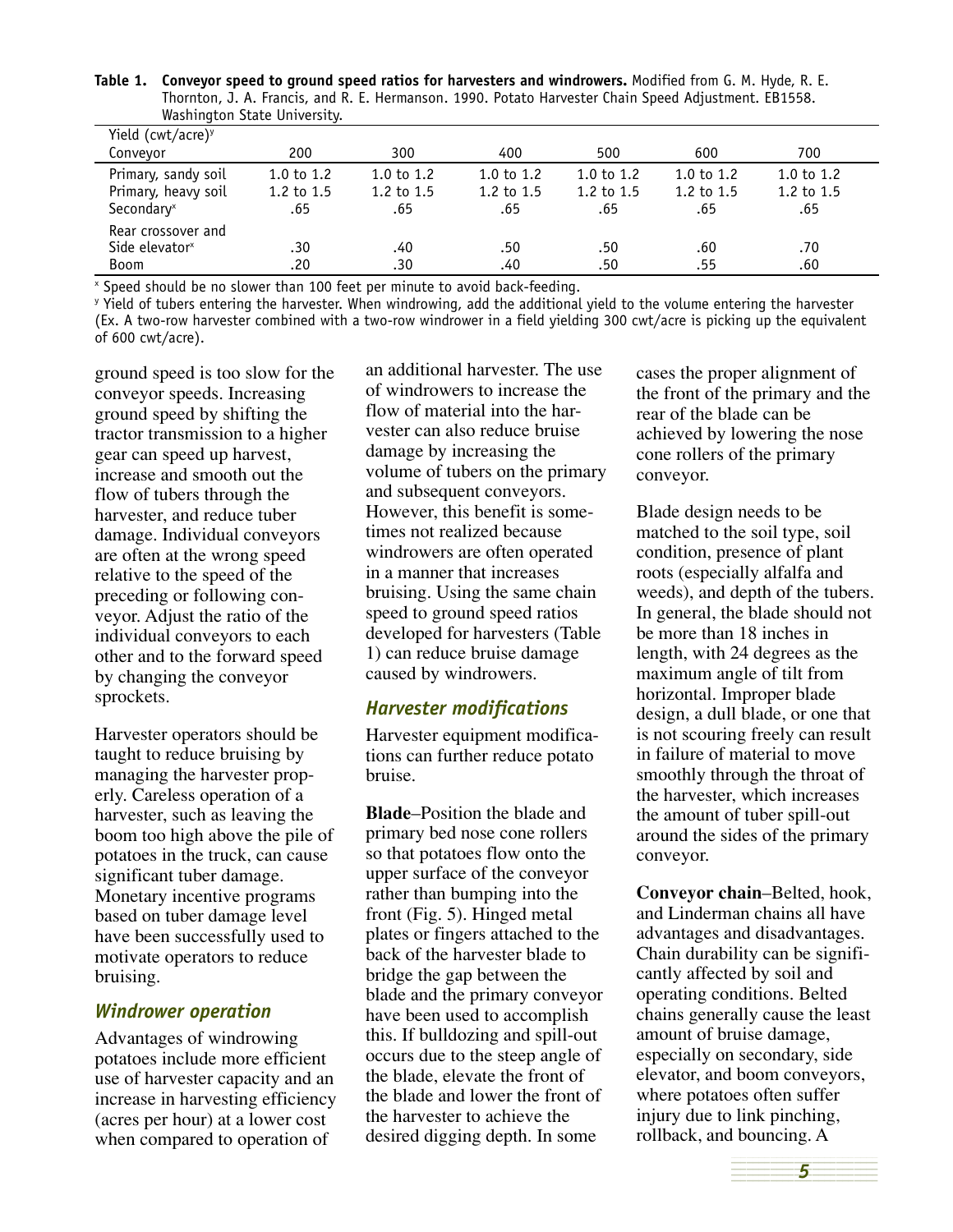disadvantage of belted chains is that they do not eliminate as much soil as a hook chain of the same pitch. A wider pitch belted chain may be required to achieve the desired amount of soil separation.

Use a link pattern of three or four down links and one straight link on all inclined conveyors such as the primary, secondary, side elevator, and boom to help keep potatoes away from the sides of conveyors. The pocketlike configuration of the chain improves tuber flow by reducing the tendency of potatoes to roll back. This is especially important when harvesting round varieties. Using down links instead of flights also minimizes the drop from the back end of one conveyor onto the next conveyor. A mixture of link patterns increases soilseparation capacity, reducing the need to use bed shakers. However, certain mixed-link patterns, particularly one-up and one-down, can greatly increase tuber damage due to link pinching.

Chain links are available with many types of coatings. Most coatings work on a similar principle, with soft materials or air pockets absorbing some of the impact from potatoes as they fall onto the chain. Chain coatings can reduce the capacity to eliminate soil by decreasing the space between links, a factor that should be considered when determining chain pitch. Durability is also an important consideration when determining which chain coating is best suited for a particular operation.

**Rollers**–All rollers on an individual conveyor should be the same diameter, except where variation in roller size is used to lower drop height between conveyors. Roller size and mounting location should be such that humps in the conveyor bed are minimized to prevent tuber rollback. Using small conveyor bed rollers and head shaft sprockets will minimize the height and slope of the conveyor, resulting in reduced drop height and tuber rollback. Replace worn rollers as needed.

**Primary**–On harvesters with split primary conveyor beds, cover the center support bar with padding to reduce impact and move potatoes away from the chain link ends. This modification is especially valuable when a windrower is used in conjunction with the harvester because a larger portion of the tubers flow onto the center of the primary conveyor.

Just enough soil should carry over onto the secondary conveyor to cushion the impact of tubers as they drop from the end of the primary. Whenever possible, the primary conveyor should be operated without shakers engaged. If shakers must be engaged, use hydraulic shakers that can be regulated by the operator from the tractor. Reduce the distance that tubers drop from the primary conveyor onto the secondary conveyor by lowering the discharge end of the primary conveyor.

**Secondary**–A sloped deflector installed on each side of the harvester where tubers are discharged from the primary conveyor onto the secondary conveyor will divert tubers away from the sides of the deviner and secondary conveyers. Cover the center support bar on split bed secondary conveyors with cushioning. Replace this cushioning frequently because it tends to wear out rapidly. Modifying the position of the deviner chain (see Deviner section) causes the links to perform the role of flights. Doing this, along with removing flights from the secondary chain, will further reduce the drop height from the primary conveyor onto the secondary conveyor.

The upper end of the secondary conveyor can be modified to minimize the drop to the rear crossover conveyor (Fig. 6). Using smaller rollers at the discharge end of the secondary conveyor, coupled with lowering the secondary bed or raising the rear crossover conveyor, reduces the drop height onto the rear crossover.

**Deviner**–Bruising frequently occurs on harvesters and windrowers when tubers strike the links of the deviner chain, causing the tubers to bounce or tumble several times before falling onto the secondary conveyor. Cover the deviner chain links with cushioning material. To minimize bouncing, tumbling, and rollback on the secondary conveyor, remove or reposition the first one or two sets of deviner rollers so that the front part of the deviner chain rides on top of the secondary chain. In this position the

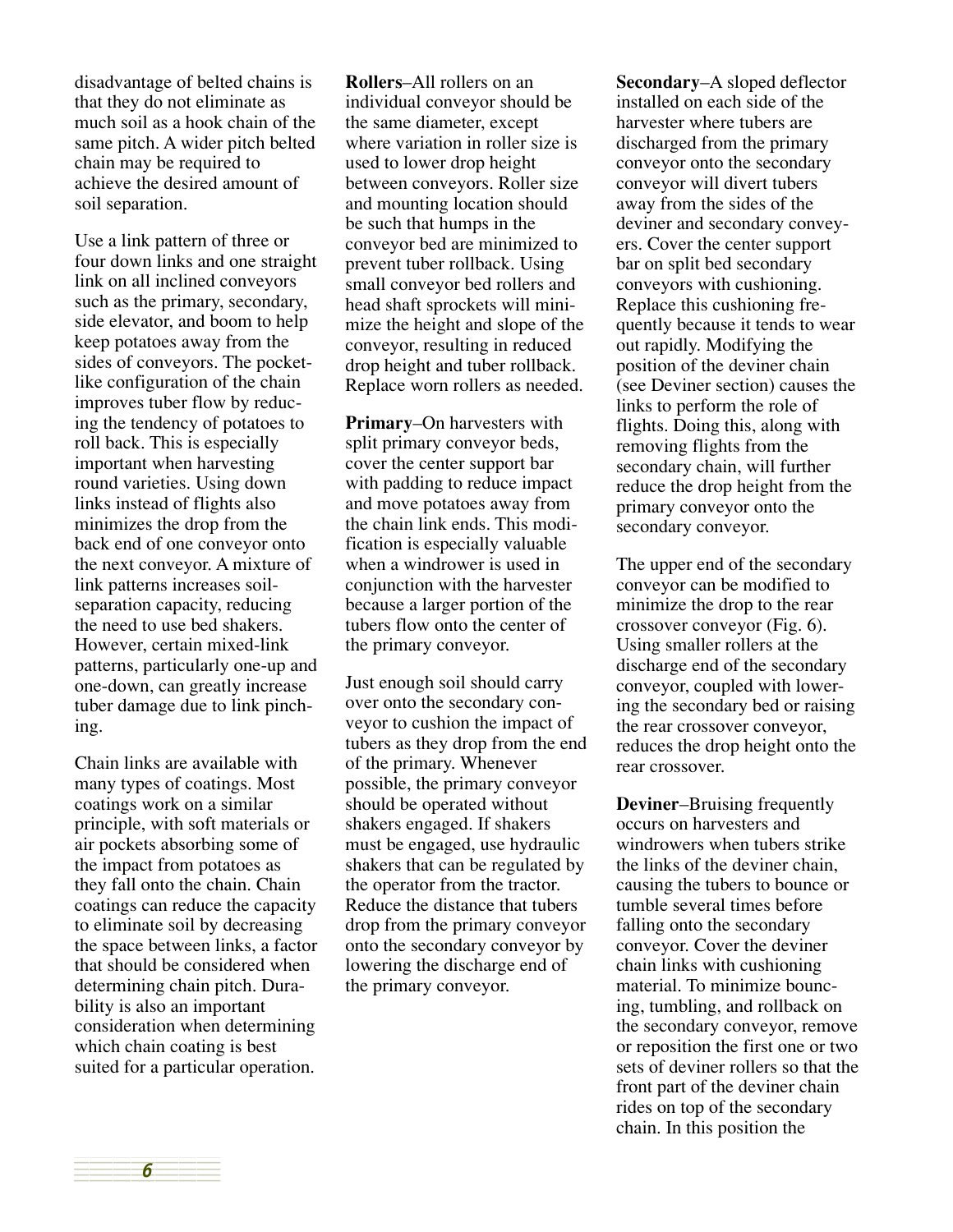

Figure 6. Modification of the secondary conveyor resulting from moving the headshaft sprocket.

deviner links act like flights part way up the secondary conveyor (Fig. 7). Now the flights in the secondary chain can be removed, enabling the drop height from the secondary to the rear crossover to be reduced. A prerequisite to this modification is that the deviner and secondary chains must be moving at the same speed, which may require changing sprockets of the secondary or deviner.

Another option is to eliminate the deviner chain and install a blower between the secondary and the rear crossover to remove vines. Flowing air from the blower can improve the distribution of tubers on the rear crossover.

**Rear crossover**–Because the relatively long drop from the secondary to the rear crossover is combined with a change in tuber flow direction, substantial tuber damage can occur at this transfer point. To reduce bruis-

ing, the rear crossover chain should be covered with a material that provides maximum cushioning.

Another place of injury on many older harvesters is the inside corner where the off-load end of the rear crossover meets the side elevator conveyor. If the load and distribution of tubers are not correct, tubers

often get caught and severely damaged in this corner. The problem can be resolved by installing a padded shield to cover the hole or by extending the rear crossover so the head shaft is aligned with the inside edge of the side elevator conveyor chain.

**Side elevator**–The length and slope of the side elevator conveyor often results in tuber rollback and injury. Flights placed at eight link intervals in the chain can help reduce rollback more effectively than flights placed farther apart. Flights that are stiffer or heavier at the place where they extend over the belted or hooked portion of the chain help reduce rollback of tubers along the side of the conveyor. If the ends of the flight are torn loose or are not stiff enough to carry tubers without rollback, the gap between the edge of the chain and the side of the conveyor bed should be covered or closed by attaching 1 inch x 4 inch wood strips to each side of the conveyor. The lower end of these strips needs to be beveled so that tubers do not get caught



Figure 7. Deviner chain positioning for reduced tuber damage.

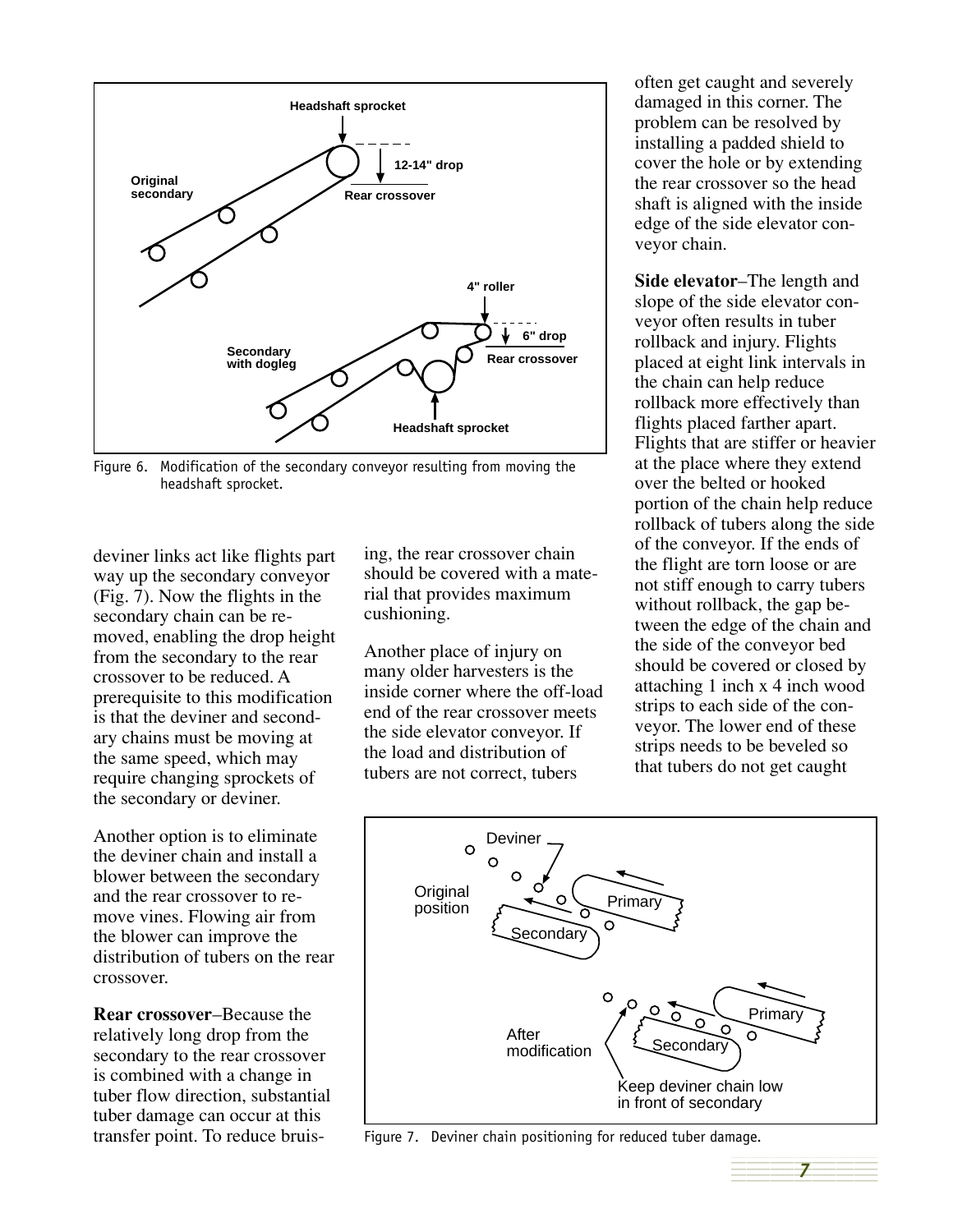against its edge. The wood strip should also be covered with cushioning material.

An alternative is to remove the flights and install a hugger belt. If the volume of material on the side elevator conveyor is unusually heavy, a hugger belt with 3/4-inch risers can minimize tuber movement. Eliminating the flights on the side elevator allows raising the lower end under the discharge end of the rear crossover. Removing the flights on the side elevator conveyor also allows lowering the drop from the top of the side elevator onto the clod eliminator or sorting table.

**Clod eliminator**–All clod eliminator tables are a potential source of injury, particularly to long tuber varieties such as Russet Burbank. Avoid using a clod eliminator table unless the dirt tare penalty exceeds the bruise-free incentive or if there is excessive dirt in the truck.

Regardless of the roller type, tubers can be bruised when they bounce, roll, or tumble while on the clod eliminator table, or when they off-load onto the next conveyor. The amount of bruising depends much more on rotation speed than on roller design. The correct roller speed is one that moves tubers at least the same flow rate as the side elevator conveyor without tuber bouncing. Angling the clod eliminator table slightly down towards the sorting table also aids in the flow of tubers across the table.

**Sorting table**–Tuber injury frequently occurs on the sorting table when the protective

covering along the sides becomes worn. On some harvesters, flanged rollers located near the boom end on each side of the sorting table become exposed when the material covering them wears out. Tubers that catch behind these rollers may start tumbling or be cut by the flange. Replace the covering over these rollers when they show signs of wear.

Some harvesters have metal deflectors attached to the sides of the sorting table to funnel the flow of tubers away from the table edge. Tubers may get caught underneath these deflectors and get pinched, scraped, or cut. The shape and position of these deflectors may need to be modified to eliminate this damage.

**Boom**–Installing a hugger belt (see suggestions for a hugger belt under Side elevator) will reduce tuber rollback on the boom conveyor. If a hugger belt is not used, rollback can be reduced by installing flights with stiff ends every 12 to 16 inches.

The harvester operator must keep the drop from the end of the boom to the tuber pile in the truck as low as possible without the end of the boom touching the pile. This is a very difficult task, especially considering the other demands for the harvester operator's attention. Installing a reliable and accurate electronic boom control device to control automatically the height of the boom conveyor allows the harvester operator to focus on other operating parameters that reduce bruise damage.

## **Bruise Prevention in Potato Piling Operations**

Successful bruise prevention programs should not focus only on the harvesting operation. A significant amount of bruising injury can occur during truck unloading and piling.

#### *Tarping the truck*

Avoid walking on potatoes in the truck while spreading the tarp because this causes substantial tuber damage. If walking on tubers is unavoidable, wearing soft-soled shoes to reduce damage. Mechanical devices for tarping loads eliminate the need to walk on the potatoes.

### *Unloading the truck*

Manage the truck-unloading conveyor to maintain a constant and uniform flow of potatoes onto the receiving equipment. It may be necessary to change the motor pulley size to achieve the desired unloading speed.

### *Stinger position*

Keep the receiving end of the stinger as close as possible to the truck unloading belt. Older stingers may need remodeling, such as repositioning the chain shield or cutting down the edge of the receiving bowl, in order to reduce sufficiently the drop height from the unloading belt to the stinger and from the stinger to the incline elevator of the piler.

## *Soil elimination*

Carrying excess soil and clods into the truck increases fuel costs, and adds to labor and equipment costs at the transloading or storage site.

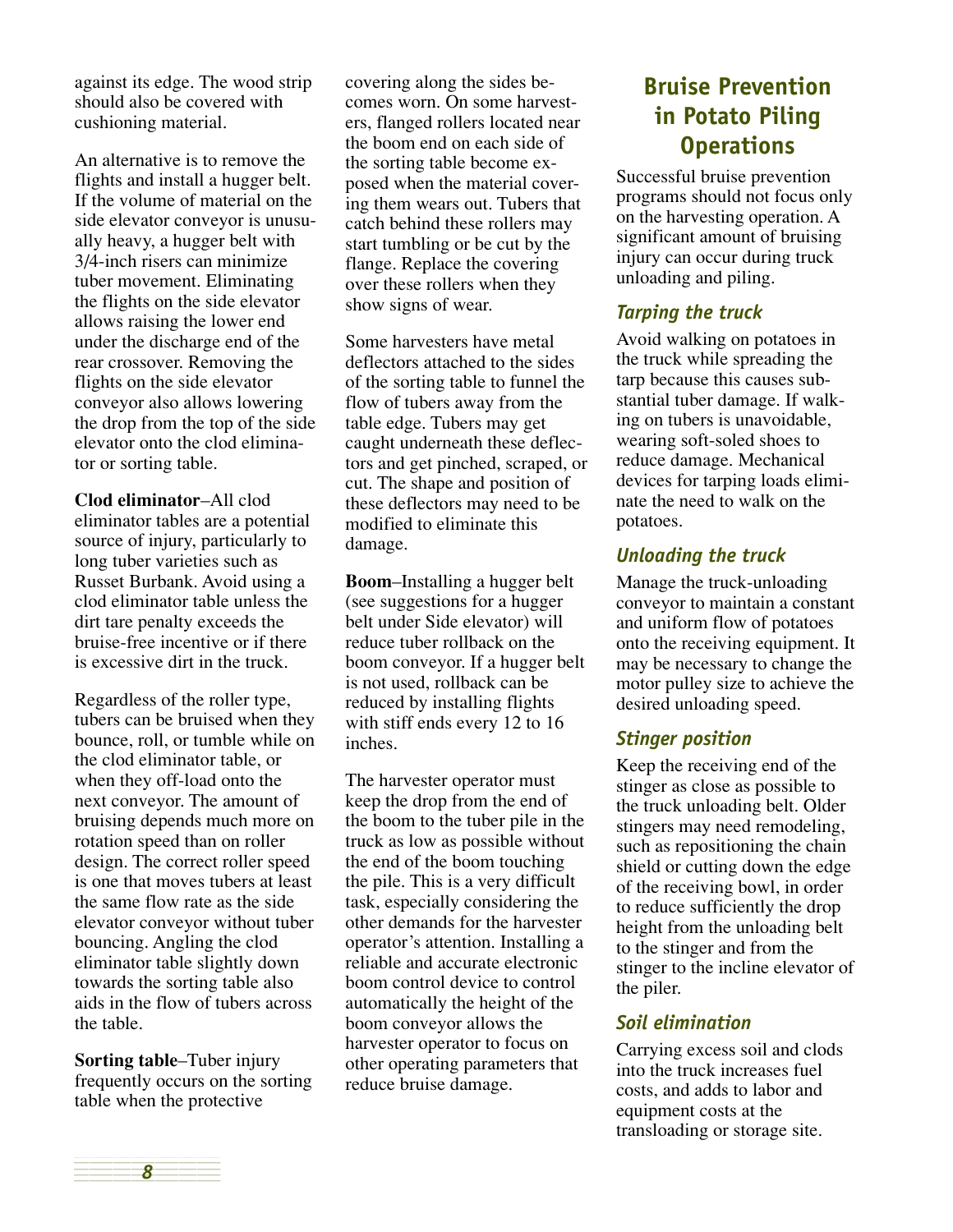Ideally, most of the loose soil and small clods should be eliminated on the harvester, with the majority separated from the tubers on the primary chain. Large clods are difficult to separate from tubers without causing bruise damage, and often end up in the load unless manually removed. However, labor shortages, increasing labor costs, and safety and efficiency issues are forcing many potato harvesting operations to search for alternatives to manual sorting at the harvester. Mechanical methods such as roller tables, revolving drum separators, and fluidized sand beds are being used where trucks are unloaded to eliminate soil, clods, and rocks. These methods are effective for removing tare material from potatoes, but they also may contribute to bruising if not properly operated.

#### *Piler*

Adjust the piler chain or belt speed so the piler operates at full capacity with an even flow of potatoes, which will reduce the effective drop height at transfer points. Keep the piler boom as close as possible to the

potato pile. A common mistake is to move the boom away from the pile to allow time to accomplish other tasks or to avoid having to give the piler constant attention. Such inattention increases potato damage from longer drops; results in a greater tendency for portions of the pile to slide down; and makes it more difficult to keep the boom continuously close to the top of the pile. Progressive or stepwise piling reduces the amount and distance of rollback and also keeps the top of the pile more uniform (Fig. 8).

## **Reducing Effects of Bruising**

Shatter bruise increases the potential for tuber decay and water loss because the broken skin no longer provides a protective barrier. Proper storage management is critical for rapid wound healing, which reduces the harm from shatter bruise and skinning. Wound healing is improved by oxygen availability, 95 percent or more relative humidity, and temperature between 55˚ to 60˚F. While wound healing is more rapid at

higher temperatures, the rate and amount of decay also increases significantly. Free moisture on tuber surfaces restricts availability of oxygen and slows, or halts, the wound healing process. Wound healing should be completed in 1 to 2 weeks under proper conditions, after which a sprout inhibitor may be applied.

# **Bruise Prevention in the Warehouse**

Grading and packing operations often increase bruise in fresh market potatoes. A high level of bruise may lead to rejection of shipments at their destinations and to lost sales because of dissatisfied customers. Free water inside the bag and inside potato cuts and bruises can increase decay. When potatoes are packed in bags while wet, or when moisture condenses on the inside of bags, bruised potatoes often develop bacterial soft rot.

One way shippers can play a direct role in reducing losses due to bruise is by adjusting equipment and handling operations to minimize tuber injury



Figure 8. Progressive potato piling procedure.

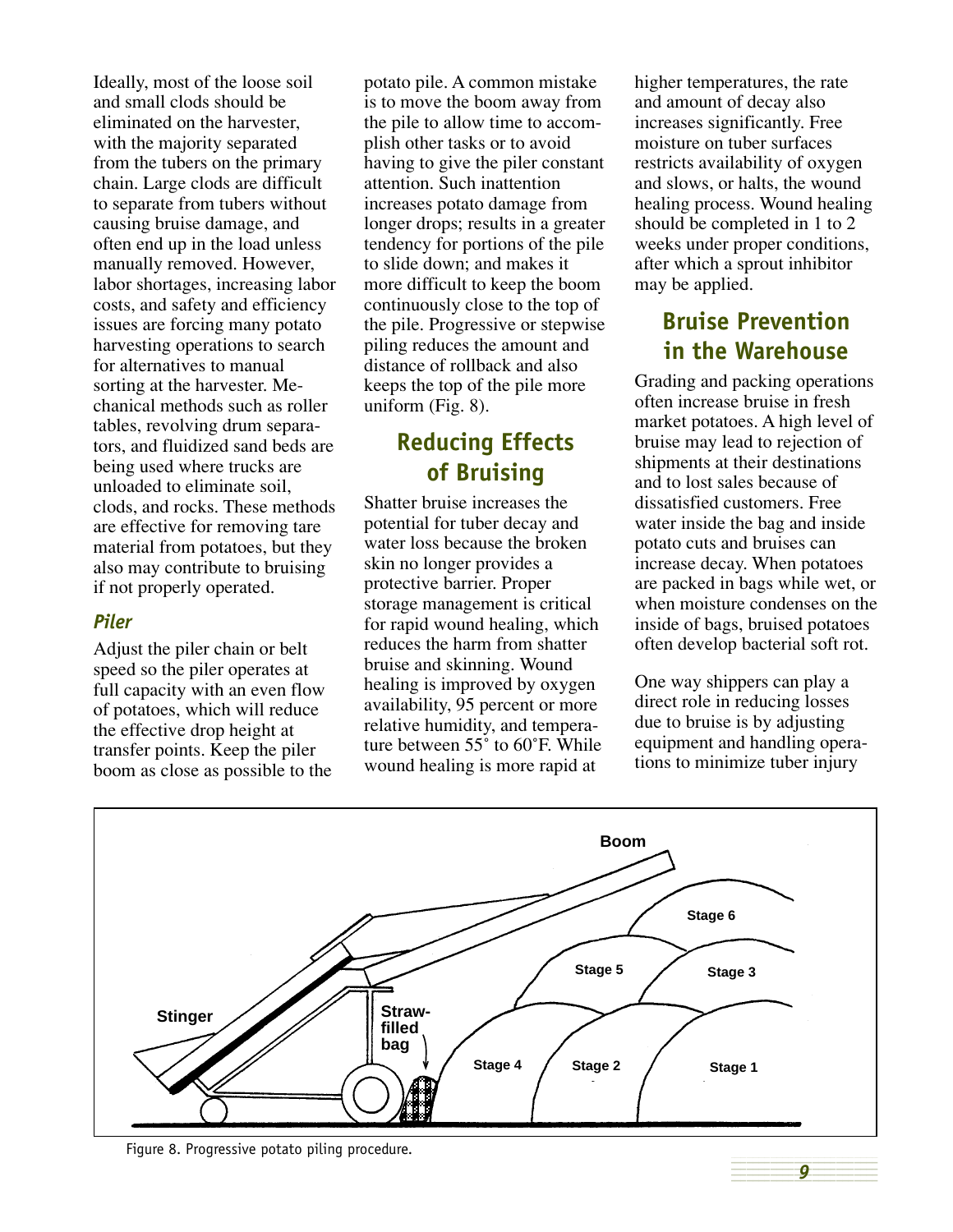during packing. Most modifications recommended for packing operations involve simple techniques already used to reduce bruising during harvest. Underloaded equipment, excessive drop height, lack of cushioning, low tuber pulp temperature, and rough handling during pallet stacking and transport loading are all factors that contribute to bruise during packing

#### *Run equipment at capacity*

Bruise during the packing operation is often associated with the underloading of conveyor belts, elevator chains, and sizing rollers. A full capacity load of potatoes moving across a drop between pieces of equipment does not experience the full force of that drop because some potatoes cushion the fall for others. Conveyors should be filled to capacity by slowing belt speeds or by increasing volume, and by matching the speeds and capacities of each conveyor to ensure a constant stream of potatoes throughout the packing line. Even-flow bins provide a good way of keeping the volume of potatoes

**10** 1234<del>5789012345678901234567890123456789012345</del> flowing into the packing line at a constant level. The speed of the rest of the packing equipment can be set at a rate that ensures operation at full capacity when there is a constant flow of potatoes.

#### *Reduce drops*

The greater the drop, the larger the bruising force, and the more likely that a bruise will occur. Considerable bruising can occur where drops are greater than 6 inches, especially when the drop area is on belting supported underneath by a hard metal roller or plate. Moving the metal roller or support plate just a few inches to allow potatoes to fall onto an unsupported portion of the belt will reduce bruising. An alternative is to install a padded ramp between conveyors allowing potatoes to slide down to the next conveyor rather than fall the entire distance. A hanging drape made of thin belting strips can be used to slow the speed of the potatoes as they down slide the ramp (Fig. 9).

Steeply inclined conveyors with flights generally cause damage

because of the extra clearance required between flighted conveyors, and the tendency of the flights to throw potatoes onto the next belt. Using shorter flights or hugger belts reduces this problem.

Excessive drop heights are often found where potatoes are loaded into even-flow bins. Reduce bruising in even-flow bins by keeping them full at all times, and using an automatic height sensor on the loading conveyor.

Bruising may also occur at the end of the packing line when workers stack bags or boxes onto pallets. Packaging material provides very little protection for tubers that are dropped more than several inches onto hard wood or concrete surfaces.

#### *Use cushioning*

All areas where potatoes strike a hard surface in the packing line should be covered with cushioning material fastened with round-headed, non-protruding fasteners. The cushioning material should be thick enough to absorb the weight of the potato tuber and to prevent



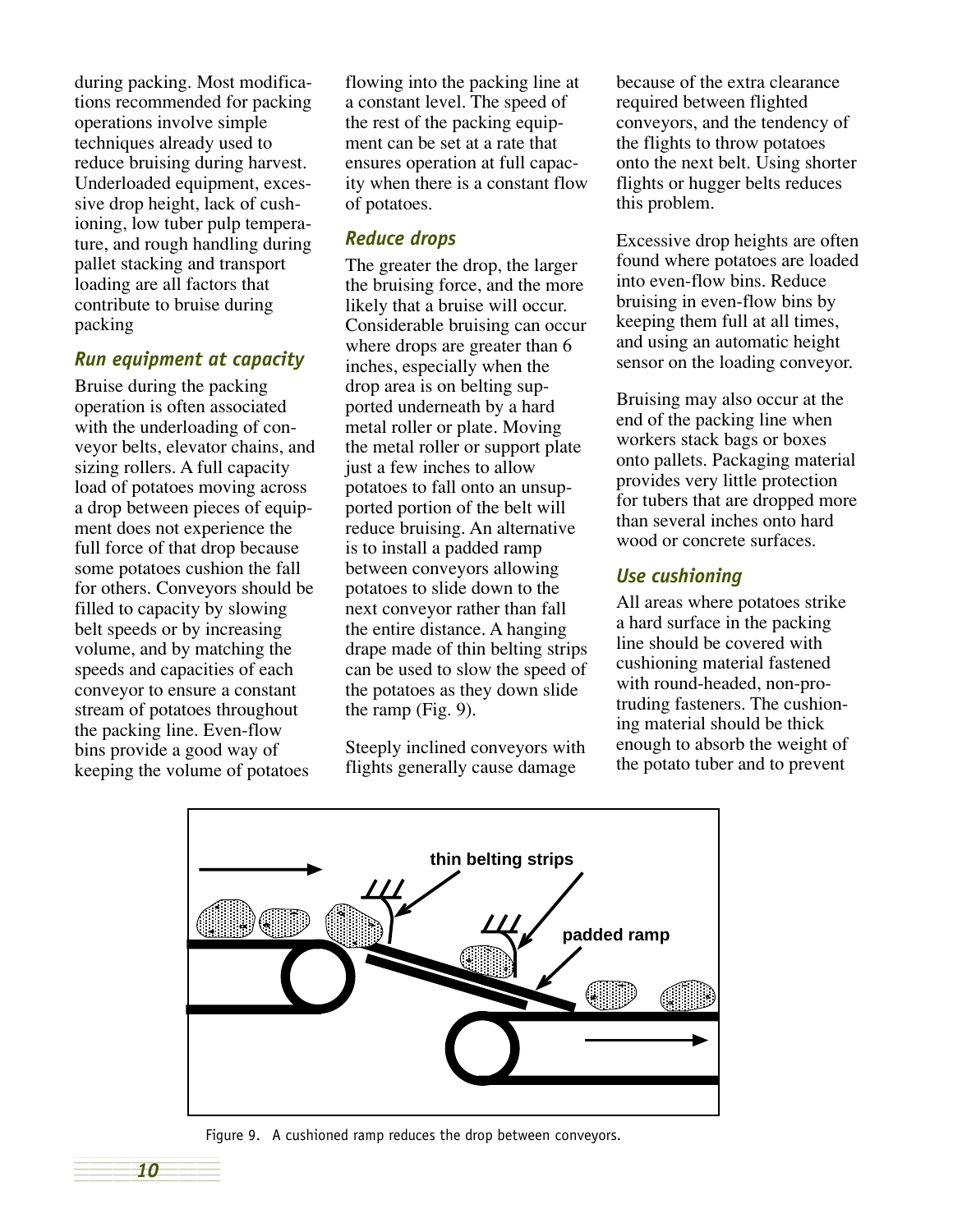it from striking the hard surface underneath. Closed cell foam materials are recommended because they readily absorb energy and resist moisture uptake. Use cushioning material with a durable surface. Frequently check for wear and replace the material as needed.

#### *Warm potatoes before moving*

Cold potatoes are more susceptible to bruise injury. Because tuber pulp temperatures will typically warm only a few degrees during packing, potatoes coming out of cold storage should be warmed to at least 45˚F before being handled.

## **Bruise Detection Methods**

To identify harvesting or handling equipment that is causing tuber injury or to isolate problem locations on individual pieces of equipment, it is essential to measure and monitor tuber bruise damage. There is no standard guideline for the number or size of samples that should be taken, but the more often measurements are made and the larger the sample size, the more accurate the results.

#### *Heat method*

Since the development of the dark pigment in blackspot bruise is a chemical process, increased temperatures will speed up the rate of development. For example, blackspot normally takes 48 hours to develop at room temperature, but takes only 6 to 12 hours at an air temperature of 90˚F. By the time blackspot develops in the 48-hour test, conditions could have changed. Therefore, testing at higher temperatures is preferred. An alternate method is to soak potatoes in 140˚F water for 10 minutes. Tubers can then be peeled and evaluated for blackspot after six hours.

#### *Instrumented sphere*

Tuber injury is usually caused by potatoes striking a hard surface. Impacts occurring as potatoes are harvested and handled can be measured with a device called the instrumented sphere (IS). The IS, developed by USDA researchers at Michigan State University, contains electronic equipment that measures and records acceleration data during impacts. The stored data is then downloaded

into software on a personal computer that provides charting and data comparisons with damage thresholds that have been developed in the laboratory. Damage thresholds are very dependent on variety, tuber temperature, drop height, and impact surface.

## **Educate**

Preventing potato bruising is the responsibility of everyone in the potato industry. Potatoes may be bruised any time they are handled, and even growing conditions may affect susceptibility to bruise damage. All people involved with growing, harvesting, packaging, or shipping potatoes should be educated about their role in minimizing bruising. Producers, packers, and shippers should train employees about what they can do to minimize potato bruise damage.

This publication on preventing potato bruise damage, along with other educational materials such as bulletins and videos available from your university, can be used to train employees about handling potatoes to minimize damage.